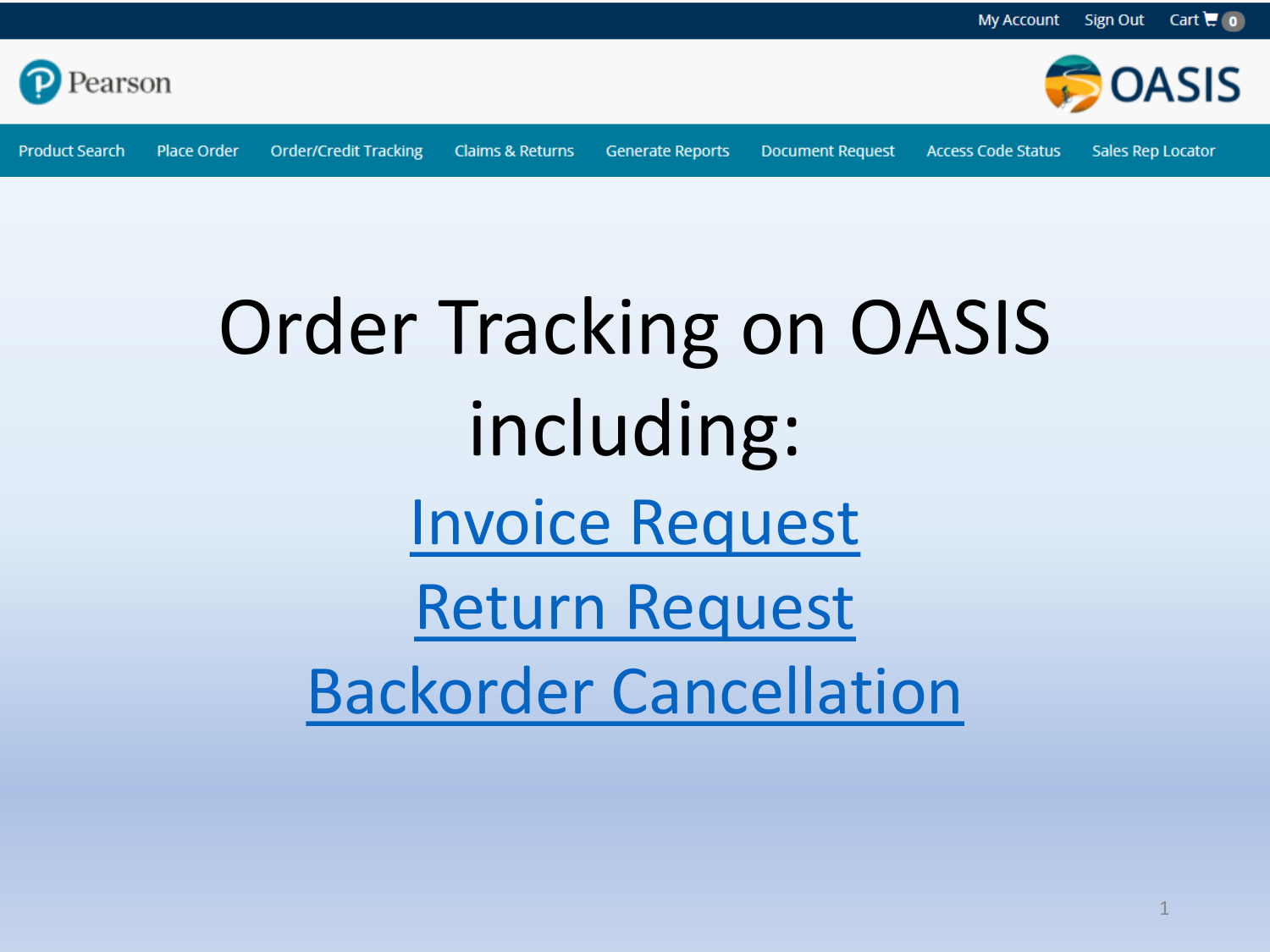In the navigation links at the top, hover over "Order/Credit Tracking" and click "Order Tracking"

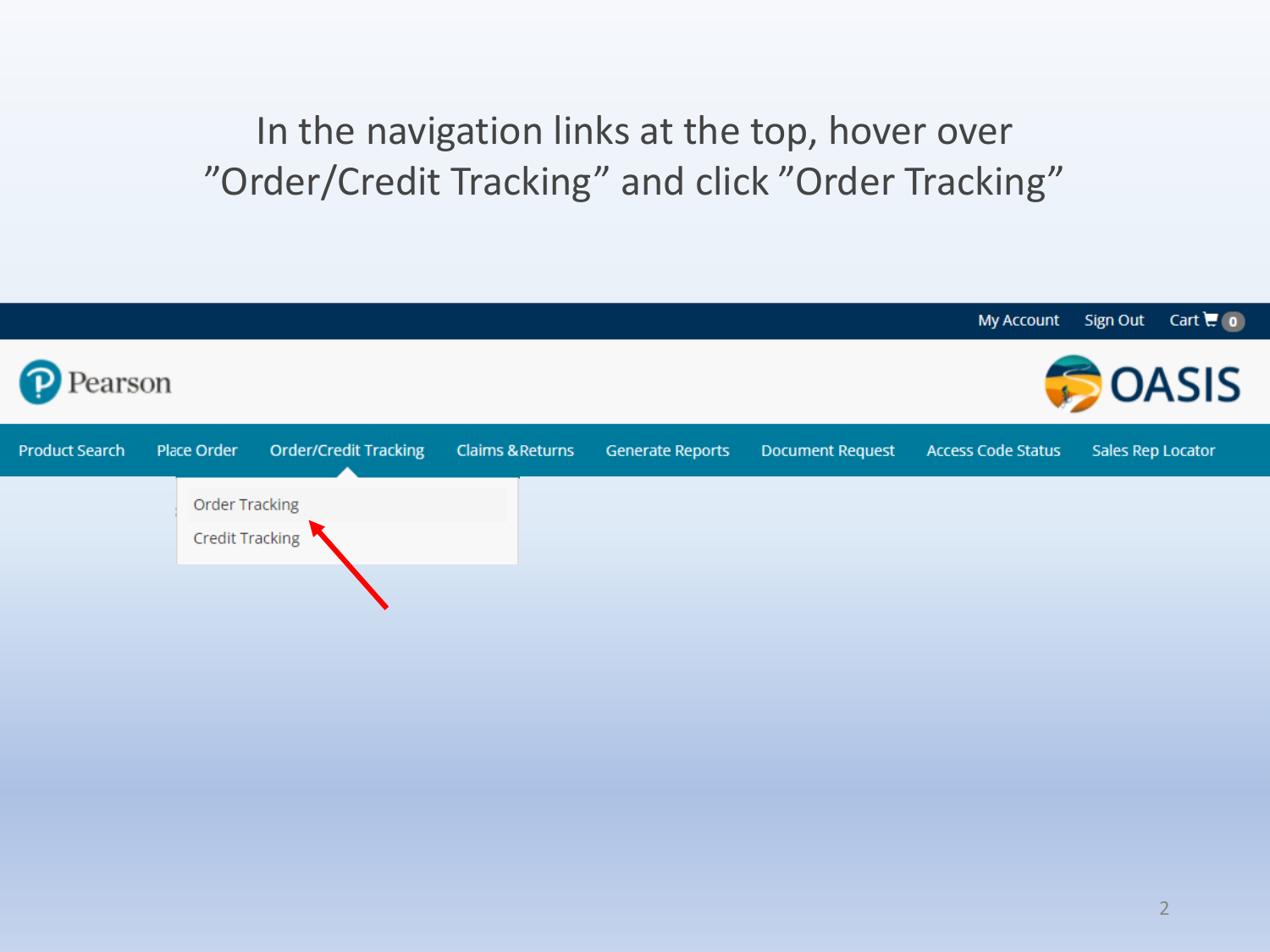### All orders from the last 3 months will be displayed automatically. Click on the PO# or Order # to view the details.

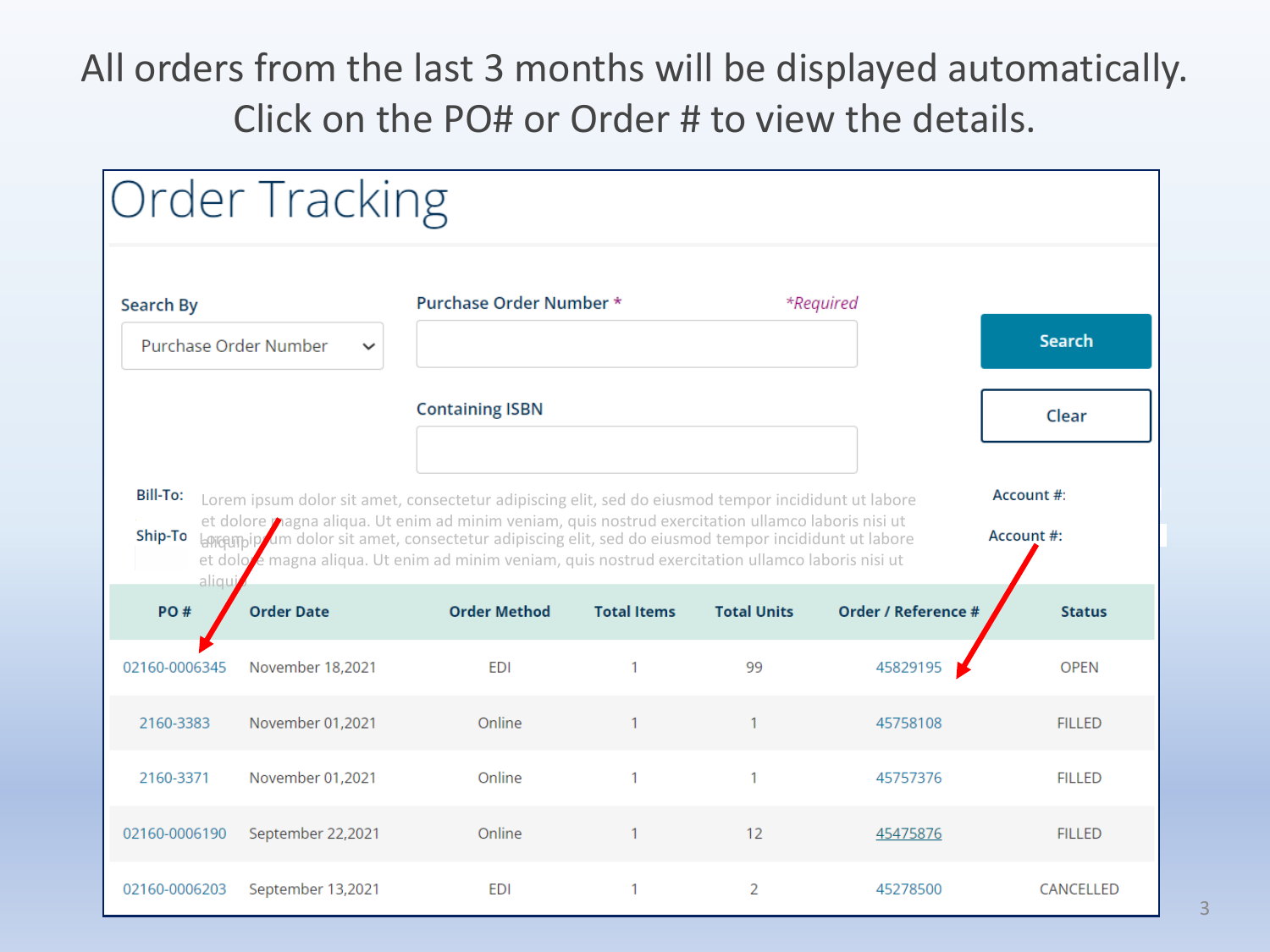To look for a specific order, you can search by Purchase Order, Invoice, Delivery, or Order/Reference numbers, Containing ISBN or All Orders within a date range.

| Order Tracking                                                           |                         |           |               |
|--------------------------------------------------------------------------|-------------------------|-----------|---------------|
| Search By                                                                | Purchase Order Number * | *Required |               |
| Purchase Order Number<br>$\checkmark$                                    |                         |           | <b>Search</b> |
| <b>Purchase Order Number</b><br><b>Invoice Number</b><br>Delivery Number | <b>Containing ISBN</b>  |           | Clear         |
| Order / Reference Number<br><b>Containing ISBN</b><br>All Orders         |                         |           |               |
| E-Access Codes                                                           |                         |           |               |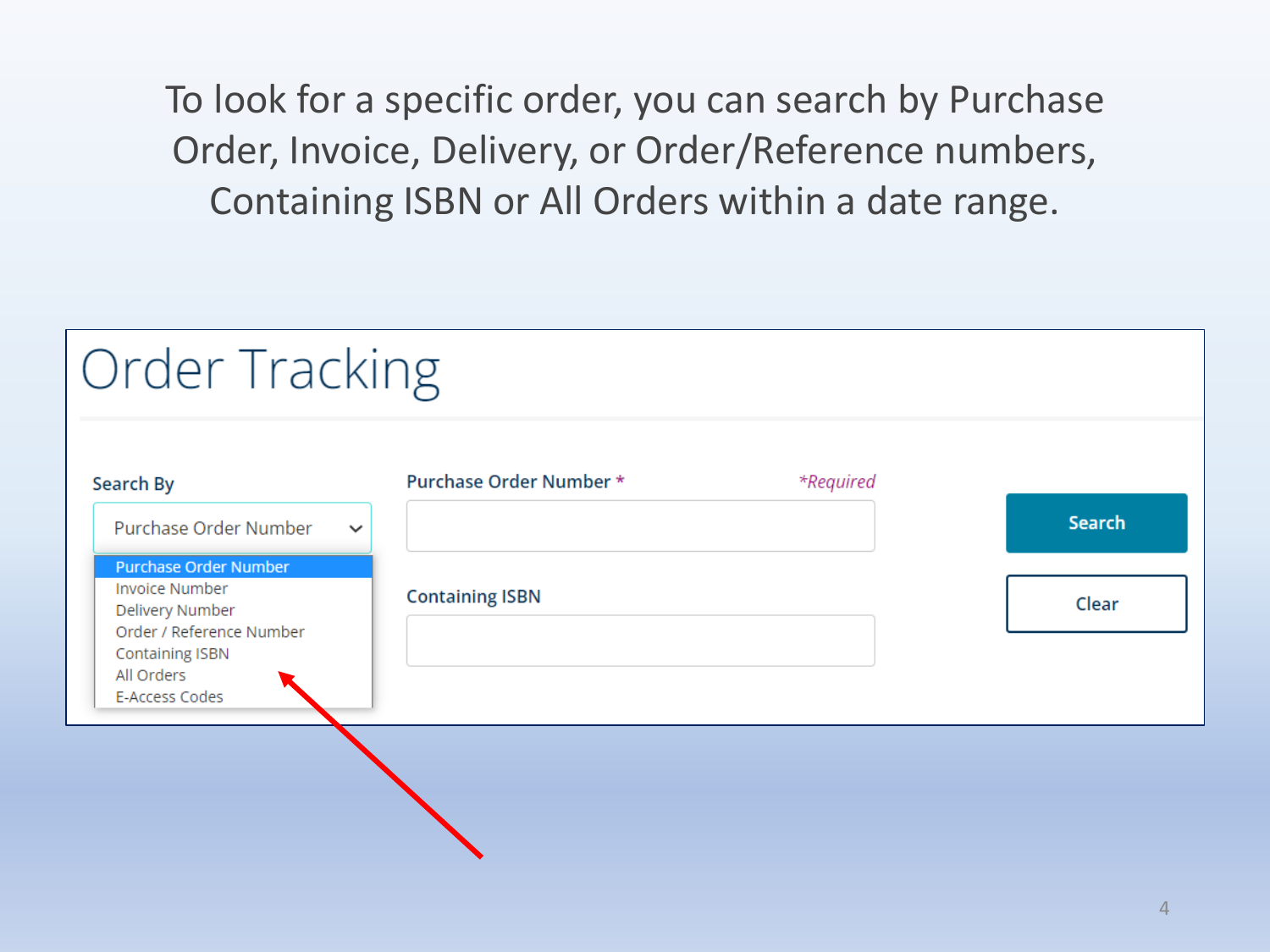#### On the "Order Detail" page, check order status and other info. If something has shipped, click the link in the "Qty Closed/Invoiced" column to view the shipment details.

|                                                                                                                                                                                                                                                                                                   | <b>く Order Detail</b> |                                                                         |                        |                                                             |                           |                                                                                                                                                                                                                                                                                                                                                                                |                                        |                                |  |  |
|---------------------------------------------------------------------------------------------------------------------------------------------------------------------------------------------------------------------------------------------------------------------------------------------------|-----------------------|-------------------------------------------------------------------------|------------------------|-------------------------------------------------------------|---------------------------|--------------------------------------------------------------------------------------------------------------------------------------------------------------------------------------------------------------------------------------------------------------------------------------------------------------------------------------------------------------------------------|----------------------------------------|--------------------------------|--|--|
|                                                                                                                                                                                                                                                                                                   |                       |                                                                         |                        |                                                             |                           |                                                                                                                                                                                                                                                                                                                                                                                |                                        |                                |  |  |
|                                                                                                                                                                                                                                                                                                   | <b>Order Summary</b>  |                                                                         |                        |                                                             |                           |                                                                                                                                                                                                                                                                                                                                                                                |                                        |                                |  |  |
| <b>Reference Number:</b><br><b>Order Number:</b><br><b>Order Date:</b><br>P.O. Number:<br>Credit Card (last 4 digits):<br><b>Cancel BackOrders Date:</b><br><b>Future Ship Date:</b><br>Promotion Code: <b>O</b><br>Shipping:<br><b>First Name:</b><br><b>Last Name:</b><br><b>Email Address:</b> |                       | 0044505868<br>44505868<br>08/24/2021<br>02160-0005991<br><b>BESTWAY</b> |                        |                                                             |                           | <b>Bill-To Address:</b><br>Lorem ipsum dolor sit amet,<br>consectetur adipiscing elit, sed do<br>eiusmod tempor incididunt ut<br>labore et dolore magna aliqua. Ut<br>enim ad minim<br>Bill-To #:<br>Ship-To Address: Lorem ipsum dolor sit amet,<br>consectetur adipiscing elit, sed do<br>eiusmod tempor incididunt ut<br>labore et dolore magna aliqua. Ut<br>enim ad minim |                                        |                                |  |  |
|                                                                                                                                                                                                                                                                                                   | <b>Phone Number:</b>  |                                                                         |                        |                                                             | Ship-To #:                |                                                                                                                                                                                                                                                                                                                                                                                |                                        |                                |  |  |
|                                                                                                                                                                                                                                                                                                   |                       |                                                                         |                        |                                                             | <b>Ship-To Attention:</b> |                                                                                                                                                                                                                                                                                                                                                                                |                                        |                                |  |  |
| <b>Total Lines</b>                                                                                                                                                                                                                                                                                |                       | 1                                                                       |                        | Source                                                      |                           |                                                                                                                                                                                                                                                                                                                                                                                | <b>EDI</b>                             |                                |  |  |
| <b>Total Units</b><br>15                                                                                                                                                                                                                                                                          |                       |                                                                         |                        | <b>Status</b><br><b>FILLED</b><br><b>Order Instructions</b> |                           |                                                                                                                                                                                                                                                                                                                                                                                |                                        |                                |  |  |
| Click the link in the "Qty Closed/Invoice#" column below to view Shipment Details.                                                                                                                                                                                                                |                       |                                                                         |                        |                                                             |                           |                                                                                                                                                                                                                                                                                                                                                                                |                                        |                                |  |  |
| Seq                                                                                                                                                                                                                                                                                               | <b>ISBN</b>           | <b>Title/ISBN</b>                                                       | <b>Author</b>          | List<br><b>Price</b>                                        | <b>Discount</b>           | Qty<br><b>Ordered</b>                                                                                                                                                                                                                                                                                                                                                          | <b>Qty Closed/Invoice</b><br><b>No</b> | <b>To Be</b><br><b>Shipped</b> |  |  |
|                                                                                                                                                                                                                                                                                                   | 9780132944915         | 50 Literacy Strategies: Step-<br>by-Step, 4/e                           | Tompkins &<br>Tompkins | \$39.99                                                     | 32.00%                    | 15                                                                                                                                                                                                                                                                                                                                                                             | Shipped<br>15/15192980                 |                                |  |  |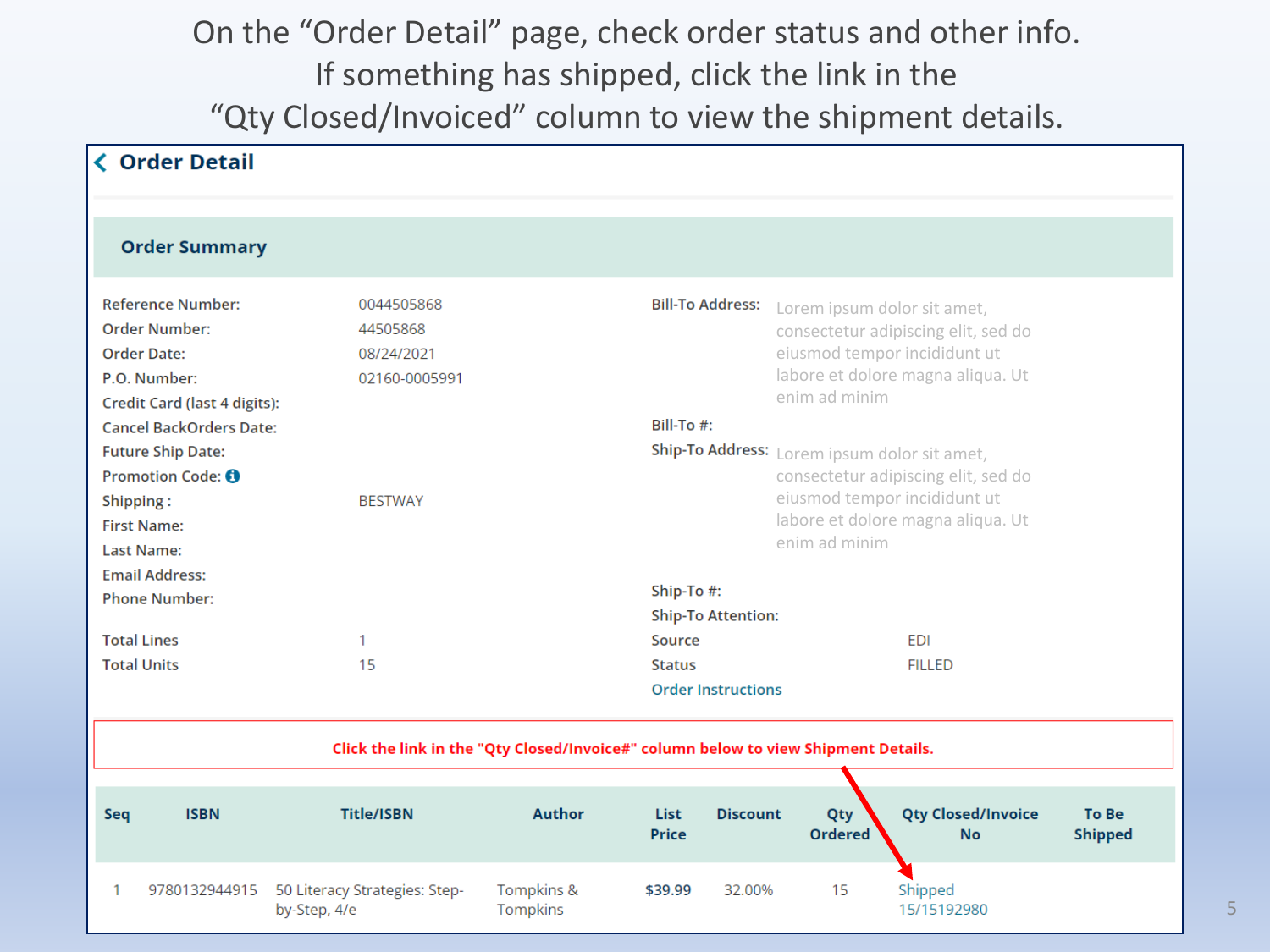On the Shipment Detail page, review all items in the shipment. Click the link in the "Qty Shipped" column to view parcel and tracking info.

| <b>く Shipment Detail</b>        |                                                                                                                                                 |                                    |              |                                       |                                                                              |                                |                                |                          |                       |
|---------------------------------|-------------------------------------------------------------------------------------------------------------------------------------------------|------------------------------------|--------------|---------------------------------------|------------------------------------------------------------------------------|--------------------------------|--------------------------------|--------------------------|-----------------------|
| <b>SHIP TO</b>                  |                                                                                                                                                 |                                    |              |                                       |                                                                              |                                |                                |                          |                       |
| minim                           | Lorem ipsum dolor sit amet,<br>consectetur adipiscing elit, sed do<br>eiusmod tempor incididunt ut labore<br>et dolore magna aliqua. Ut enim ad |                                    |              |                                       |                                                                              |                                |                                |                          |                       |
|                                 | <b>SHIP TO ACCOUNT NUMBER</b>                                                                                                                   |                                    |              |                                       |                                                                              |                                |                                |                          |                       |
|                                 |                                                                                                                                                 |                                    |              |                                       |                                                                              | <b>Request Document</b>        |                                | <b>Request Return</b>    |                       |
| P.O. Number<br>02160-0005991    |                                                                                                                                                 | <b>Total Lines</b><br>$\mathbf{1}$ |              |                                       | Source<br><b>EDI</b>                                                         |                                | <b>Status</b><br><b>FILLED</b> |                          |                       |
| Order Date<br>Aug 24, 2021      |                                                                                                                                                 | <b>Total Units</b><br>15           |              |                                       | Order Number<br>0044505868                                                   |                                | 483001824                      | Delivery Number          |                       |
| <b>Invoice Information</b>      |                                                                                                                                                 |                                    |              |                                       |                                                                              |                                |                                |                          |                       |
| <b>Invoice</b><br><b>Number</b> | <b>Shipment</b><br><b>Date</b>                                                                                                                  | PO<br><b>Number</b>                |              | Cartons Weight(LBS)                   | <b>Freight Terms</b>                                                         | <b>Shipped</b><br><b>Lines</b> | <b>Shipped</b><br><b>Units</b> | <b>Invoice Total</b>     | <b>Status</b>         |
| 15192980                        | 08/25/2021                                                                                                                                      | 02160-<br>0005991                  | $\mathbf{1}$ | 13.50                                 | THIRD_PARTY_PAY                                                              | $\mathbf{1}$                   | 15                             | Net Product:<br>\$407.85 | Shipped               |
| <b>Title Information</b>        |                                                                                                                                                 |                                    |              |                                       |                                                                              |                                |                                |                          |                       |
|                                 |                                                                                                                                                 |                                    |              |                                       | Click the number in the "Qty Shipped" column below to view Delivery Summary. |                                |                                |                          |                       |
| <b>ISBN</b>                     | <b>PO Number</b>                                                                                                                                |                                    | <b>Title</b> |                                       | <b>Author</b>                                                                | <b>Price</b>                   | <b>Discount</b>                | Qty<br><b>Ordered</b>    | Qty<br><b>Shipped</b> |
| 9780132944915                   | 02160-<br>0005991                                                                                                                               | 4/e                                |              | 50 Literacy Strategies: Step-by-Step, | Tompkins &<br>Tompkins                                                       | \$39.99                        | 32.00%                         | 15                       | 15                    |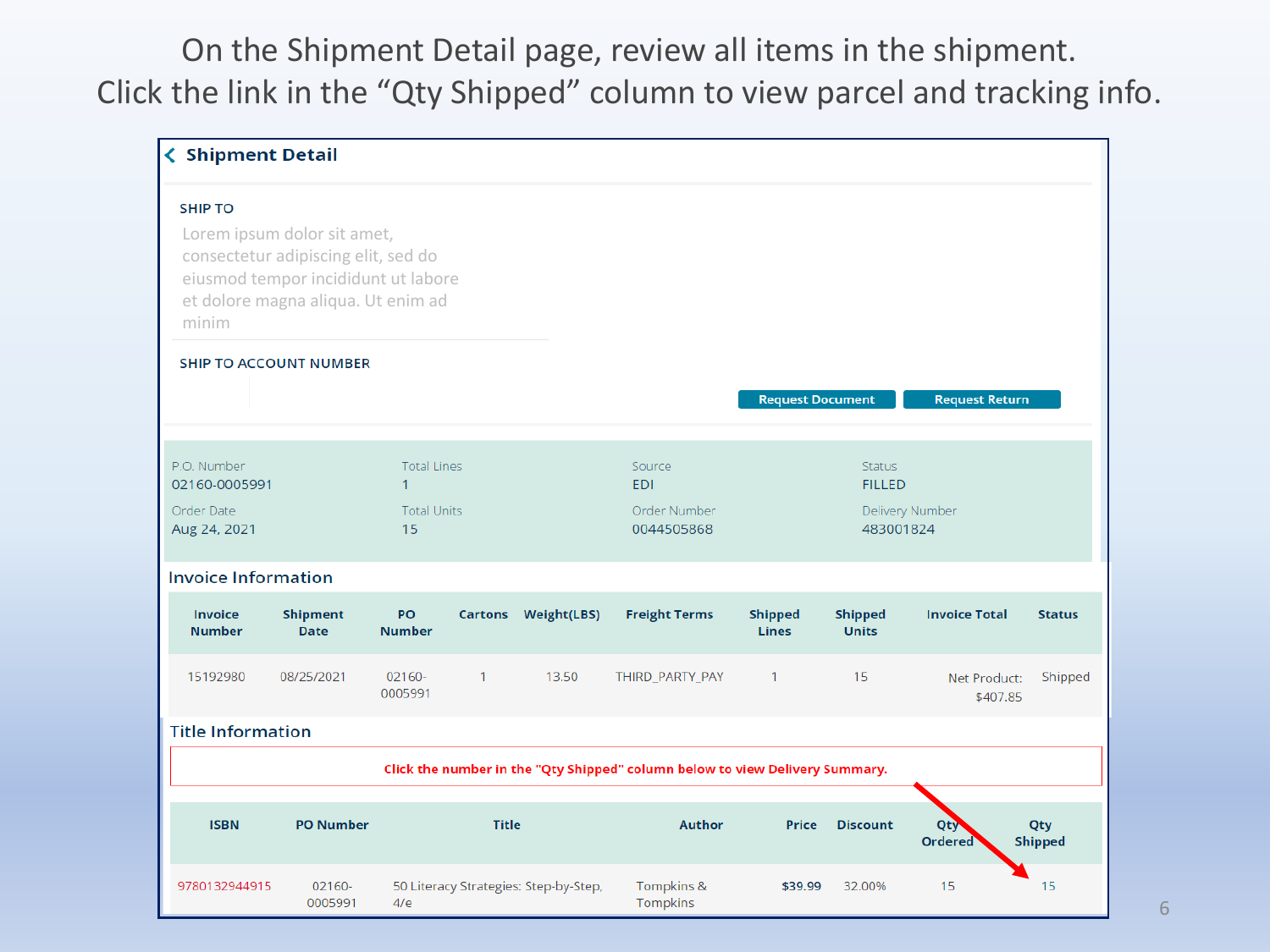#### On the Delivery Summary page, see tracking #s and link to parcel details. Click the tracking # link to view real-time tracking on the carrier website.

| Home > Delivery Summary                                                                                                                                                                           |                                    |                     |                  |                    |                           |                                |                                |                          |                |  |
|---------------------------------------------------------------------------------------------------------------------------------------------------------------------------------------------------|------------------------------------|---------------------|------------------|--------------------|---------------------------|--------------------------------|--------------------------------|--------------------------|----------------|--|
| <b>Invoice</b><br><b>Number</b>                                                                                                                                                                   | <b>Shipment</b><br><b>Date</b>     | PO<br><b>Number</b> | Cartons          | <b>Weight(LBS)</b> | <b>Freight Terms</b>      | <b>Shipped</b><br><b>Lines</b> | <b>Shipped</b><br><b>Units</b> | <b>Invoice Total</b>     | <b>Status</b>  |  |
| 15192980                                                                                                                                                                                          | 08/25/2021                         | 02160-<br>0005991   | $\mathbf{1}$     | 13.50              | THIRD_PARTY_PAY           | 1                              | 15                             | Net Product:<br>\$407.85 | Shipped        |  |
| <b>Delivery Information</b><br>If a tracking number is listed, but the carrier has not yet posted shipping information, you will get a message that there is no record of the<br>tracking number. |                                    |                     |                  |                    |                           |                                |                                |                          |                |  |
|                                                                                                                                                                                                   | <b>Tracking Number/ Pro Number</b> |                     | <b>Parcel ID</b> | <b>Signature</b>   | <b>Parcel Weight(LBS)</b> | <b>Parcel Qty</b>              | <b>Status</b>                  | <b>Date</b>              | <b>Carrier</b> |  |
|                                                                                                                                                                                                   | 1Z6W418A0278613153                 |                     | 292363829279828  |                    | 13.50                     | 15                             | <b>SHIPPED</b>                 | 08/25/2021               | <b>UPS</b>     |  |
|                                                                                                                                                                                                   |                                    |                     |                  |                    |                           |                                |                                |                          |                |  |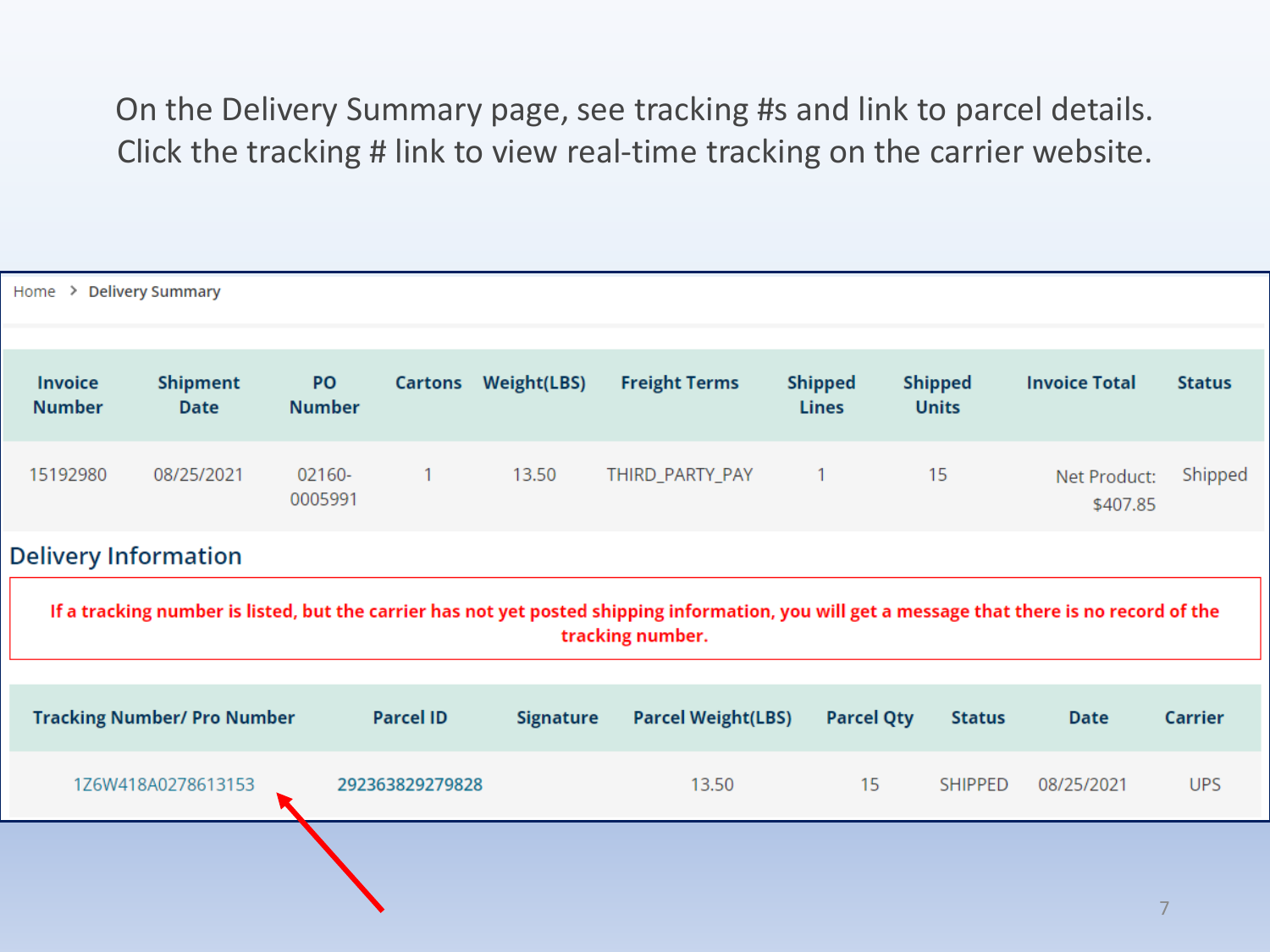<span id="page-7-0"></span>



**Product Search** 

Place Order **Order/Credit Tracking** 

Claims & Returns

Generate Reports

**Document Request** 

**Access Code Status** 

**Sales Rep Locator** 

## Request a copy of an Invoice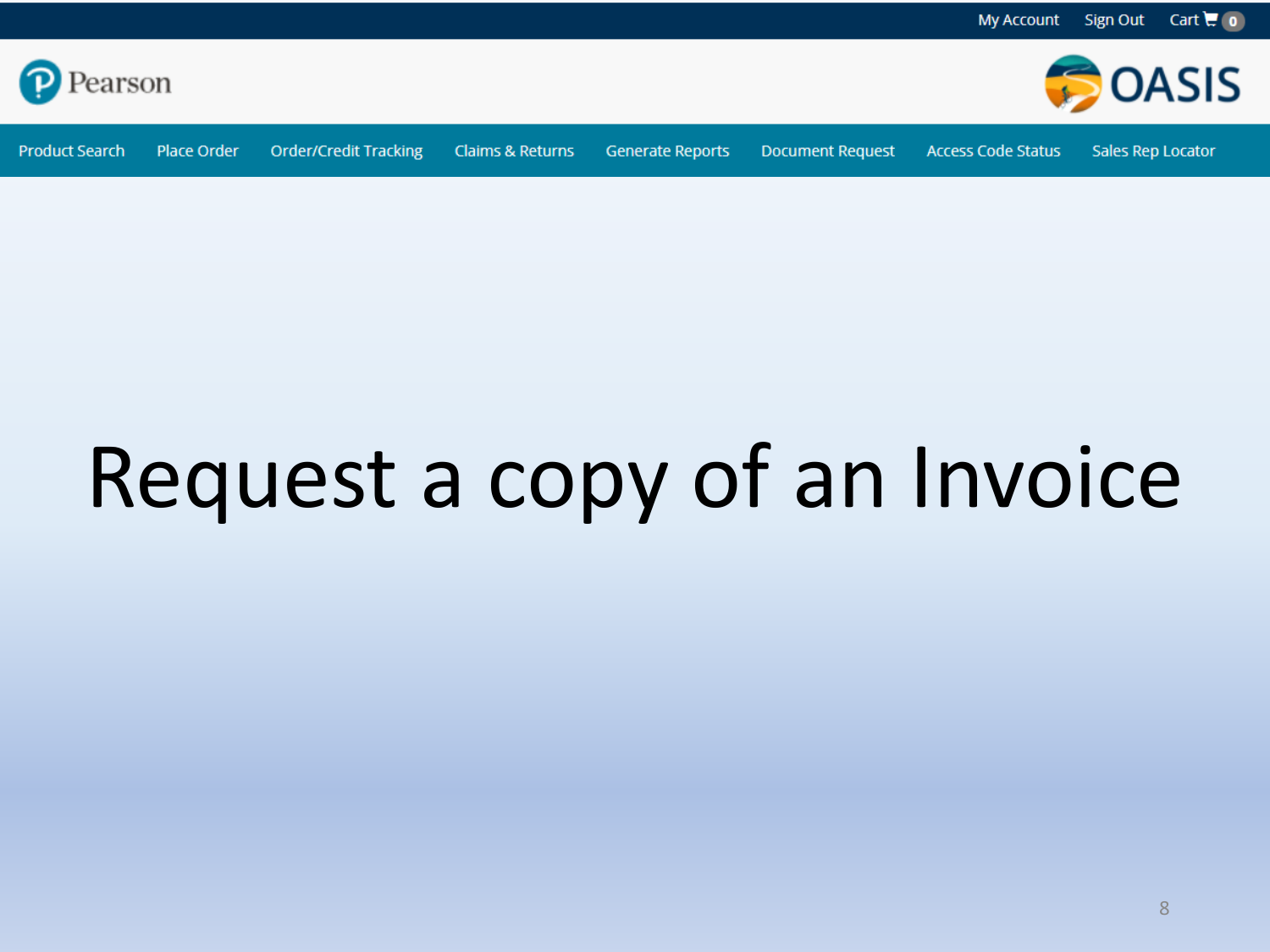#### Click the "Request Document" button to get a copy of this invoice from the "Document Request" page

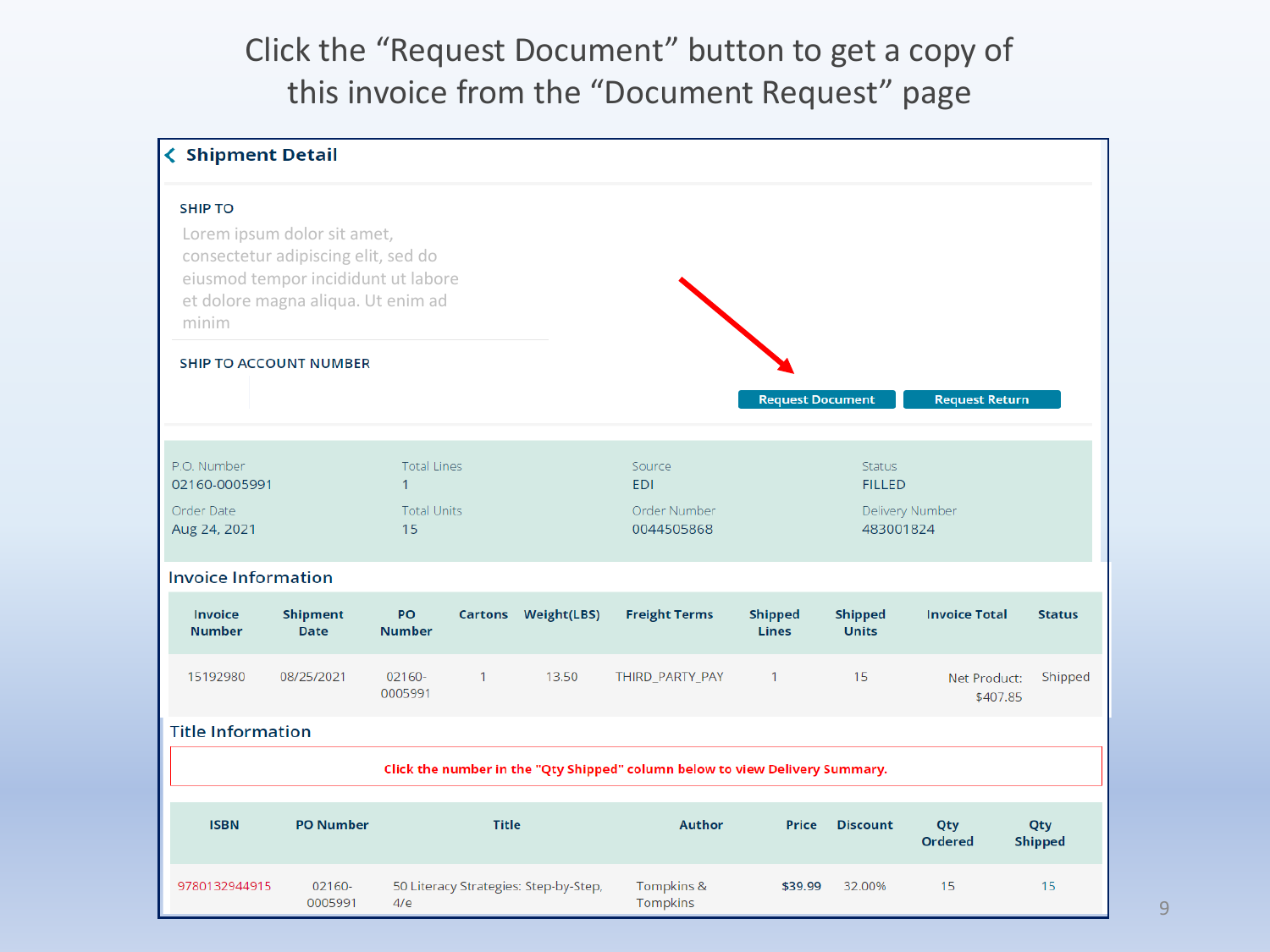<span id="page-9-0"></span>

**Product Search** Place Order

**Order/Credit Tracking** Claims & Returns

**Generate Reports** 

**Document Request** 

**Access Code Status** 

Sales Rep Locator

**OASIS** 

## **Request Authorization** for Return (RMA)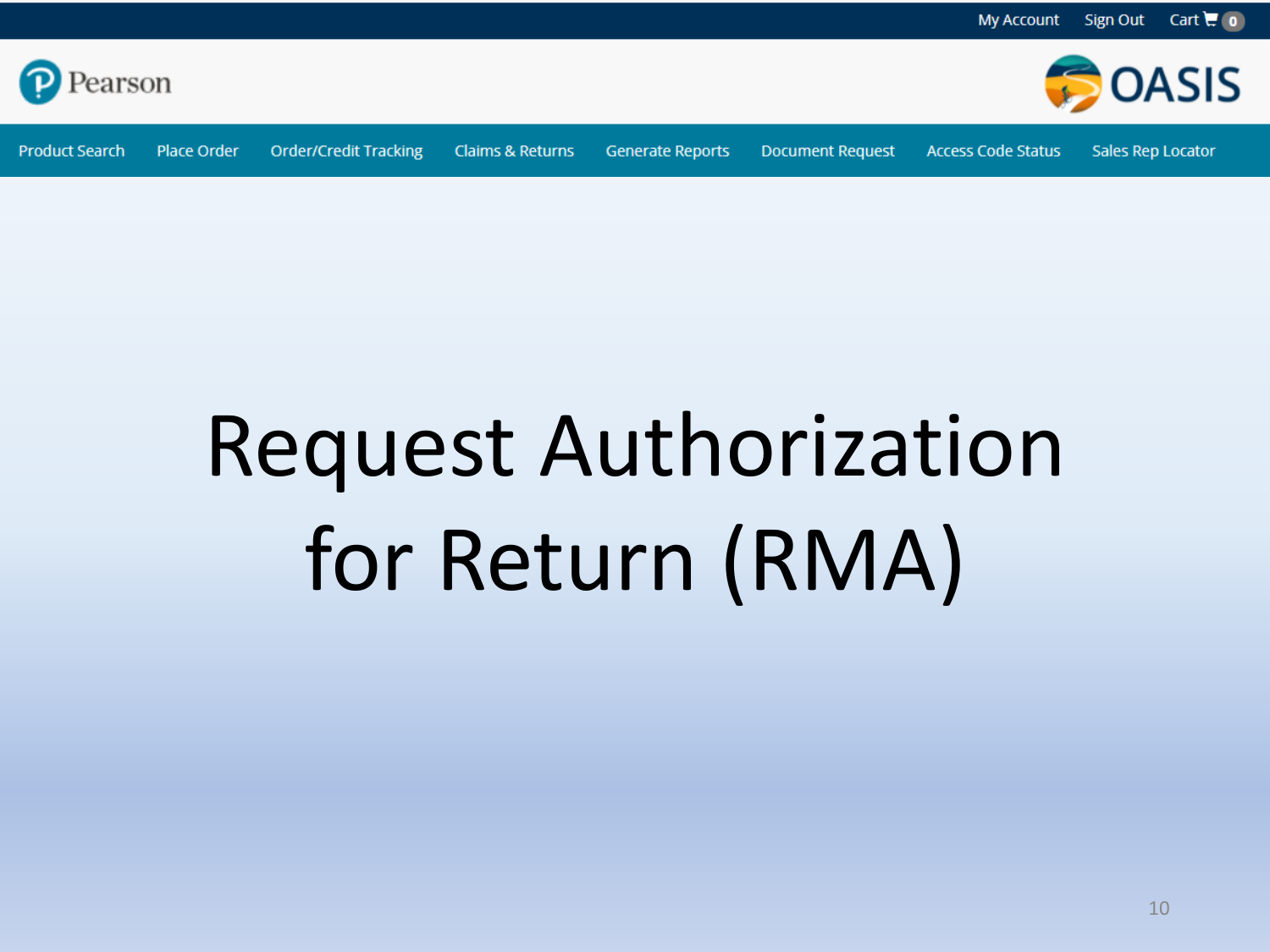#### Click the "Request Return" button to view the details of this invoice on the "Request an RMA" page

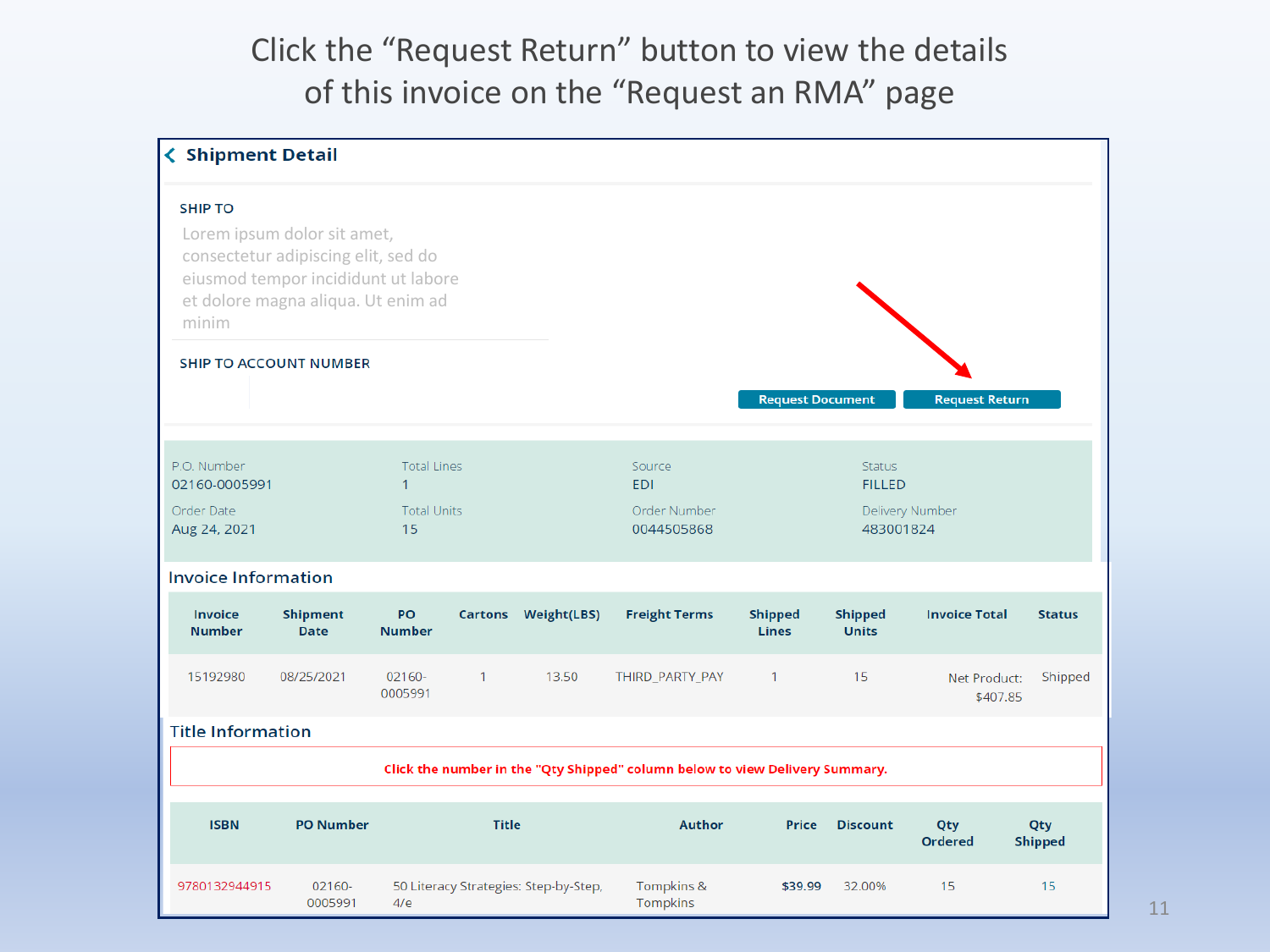<span id="page-11-0"></span>

**Product Search** Place Order

**Order/Credit Tracking** 

Claims & Returns

**Generate Reports** 

**Document Request** 

**Access Code Status** 

Sales Rep Locator

**DASIS** 

### **Backorder Cancellation**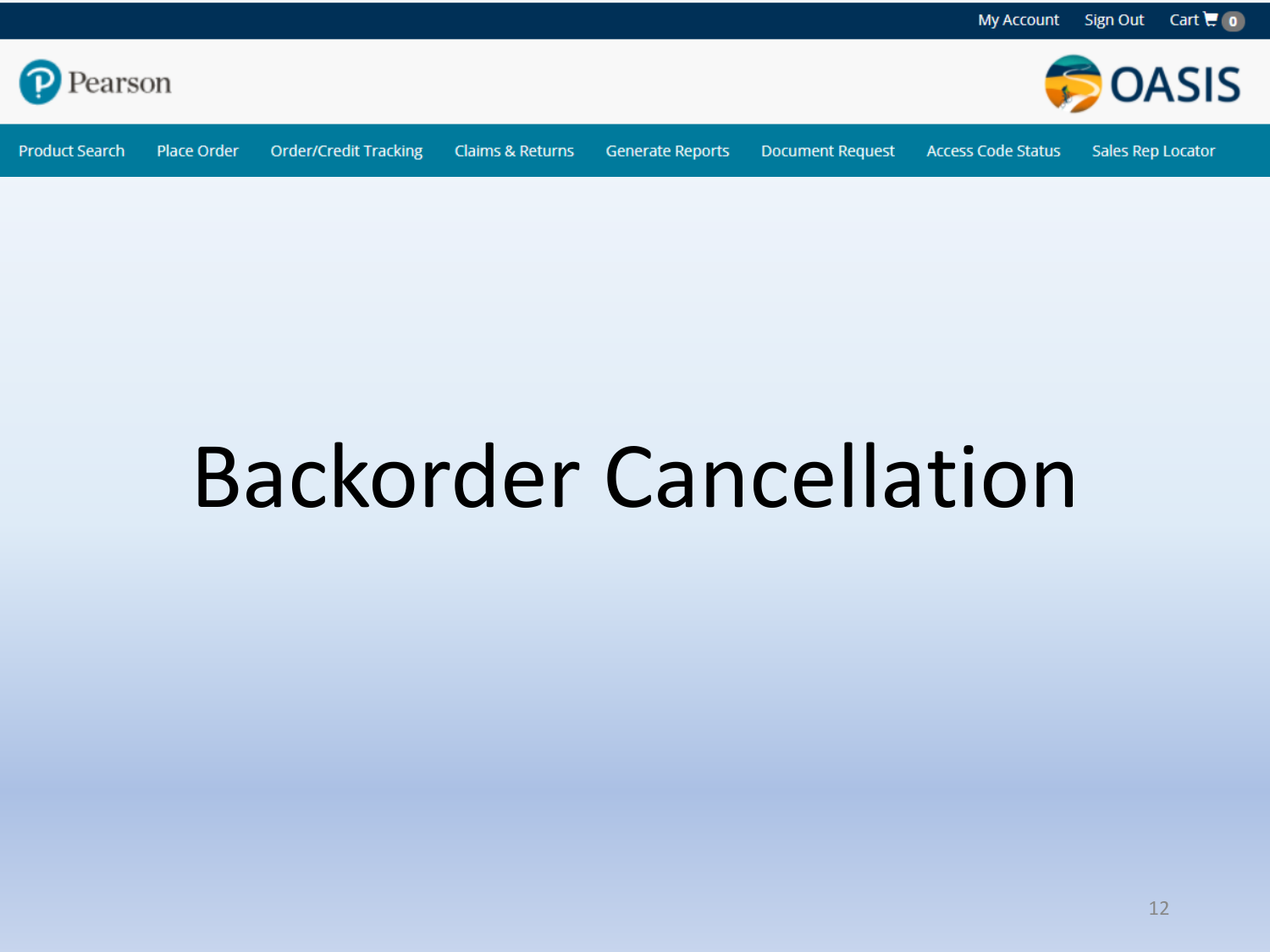### To cancel backordered items, click the "Request cancelllation" button on the "Order Detail" page

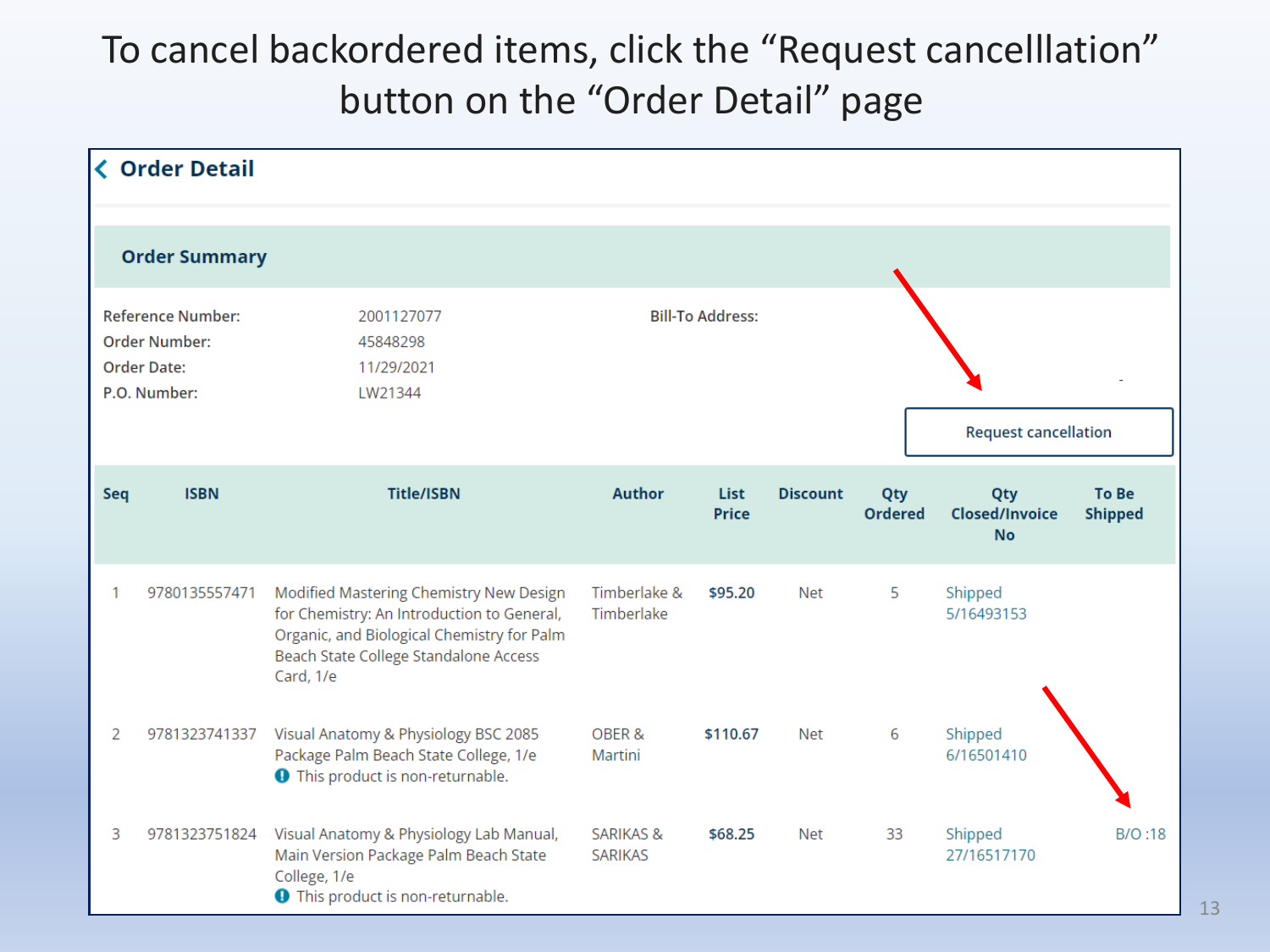### All items that can be cancelled will be listed. Select the items to be cancelled and click "Cancel Selected Items".

Partial cancellations cannot be made on OASIS. Contact Customer Service directly for assistance.

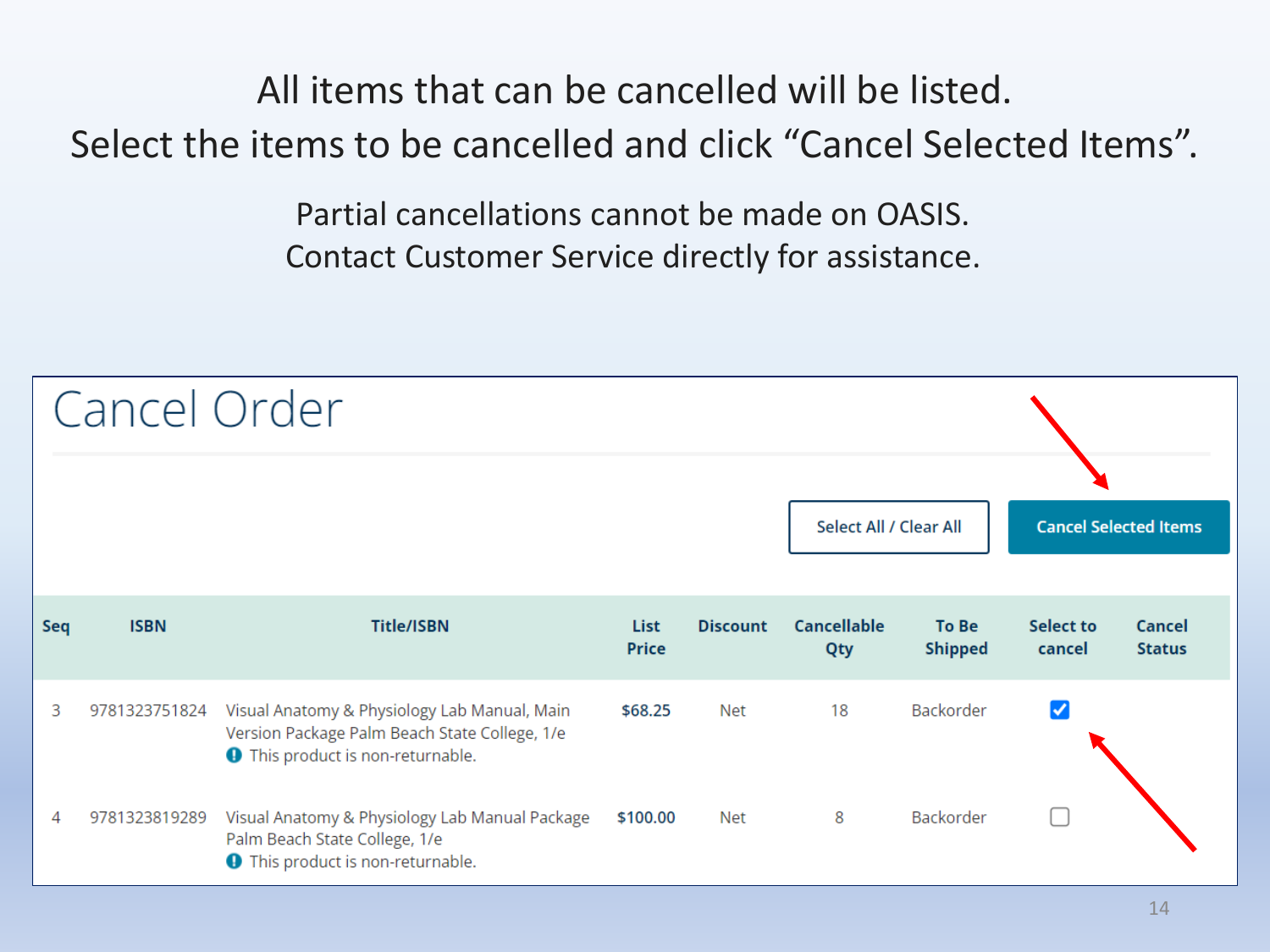



### Need help?

### Do you need help using OASIS? On the Home Page, click the "OASIS Technical Support" link to submit your questions.

### **OASIS User Guide & Technical Support** . New! You can now place orders by uploading your Purchase Order. • OASIS step-by-step instructions L' • OASIS User Guide & Video Tutorial **OASIS Technical Support**  $\bullet$